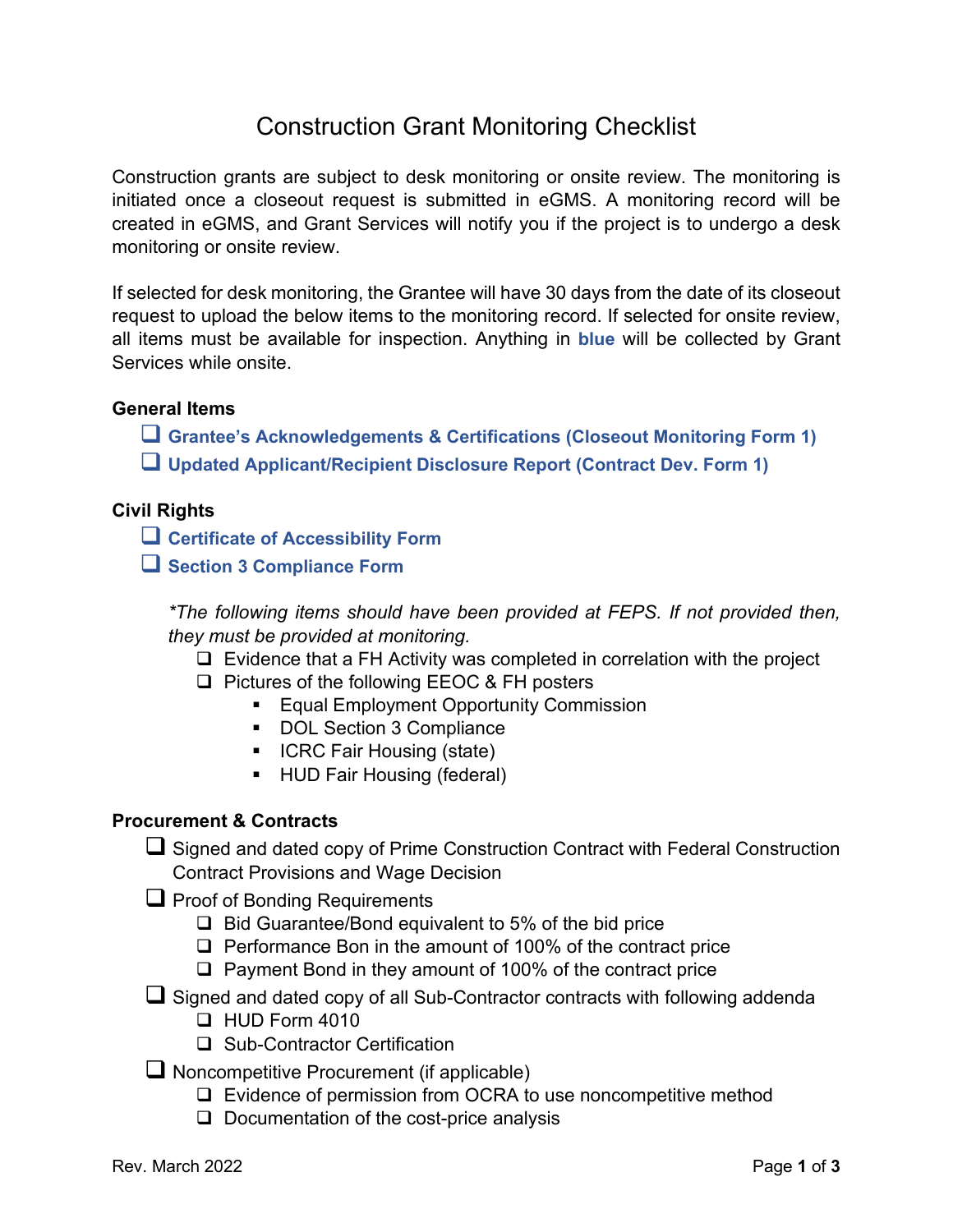- Small Purchase Procurement (if applicable)
	- □ Evidence of permission from OCRA to use small purchase method
	- $\Box$  Documentation of the solicitation to at least three qualified sources and all written price quotations received

#### **Labor Standards Forms**

- Wage-Fringe Benefit Certification (Form 9)
- $\Box$  Contractors Certification (Form 10)
- $\Box$  Sub-Contractors Certification (Form 11) for each sub-contractor
- **Final Wage Compliance Report (Form 15)**
- **Final Inspection & Project Completion (Form 16)**

#### **Payroll/Wage Review**

- Complete list of all workers who worked on the project for Primes and Subs (including bona fide owners)
- $\Box$  Fringe breakdown/explanation for each contractor and subcontractor

 $\Box$  Certified payroll sheets – must be clearly numbered and include payroll week dates

- □ First payroll clearly marked as "FIRST" or "INITIAL"
- $\Box$  Sampling of payrolls to cover all employees working on the project
	- Each employee working on the project must be represented in the payroll.
	- **If an employee worked under multiple classifications, each classification** must be present in the payrolls submitted.
- Final payroll clearly marked as "FINAL"
- **For any/all apprentices who worked on the project, proof of enrollment in DOL or State approved apprenticeship program**
- **Documentation for any/all Force Account or Volunteer Labor work**
- $\Box$  Copies of employee interview sheets at least 10% of each classification
- **For Wage Deficiencies & Restitution**
	- **Copy of signed corrected certified payroll where deficiency occurred**
	- **Copies of checks for all restitution payments, with paystub or memo line verification**
	- **Employee acknowledgement confirming receipt of restitution payment**

*\*If restitution is found, Grant Services may request that all payrolls be provided to ensure additional wage deficiencies have not occurred and that proper restitution is made to all affected employees.* 

#### **Financial Management**

- **Copy of federal Financial Management forms**
	- **Federal Cash Control Register (Form 1)**
	- **Contract Obligations Control Register (Form 2)**
	- **Contractor Expenditure Ledger (Form 3)**
	- **Property Inventory Ledger (Form 4)**
	- **Local Match Ledger (Form 5)**